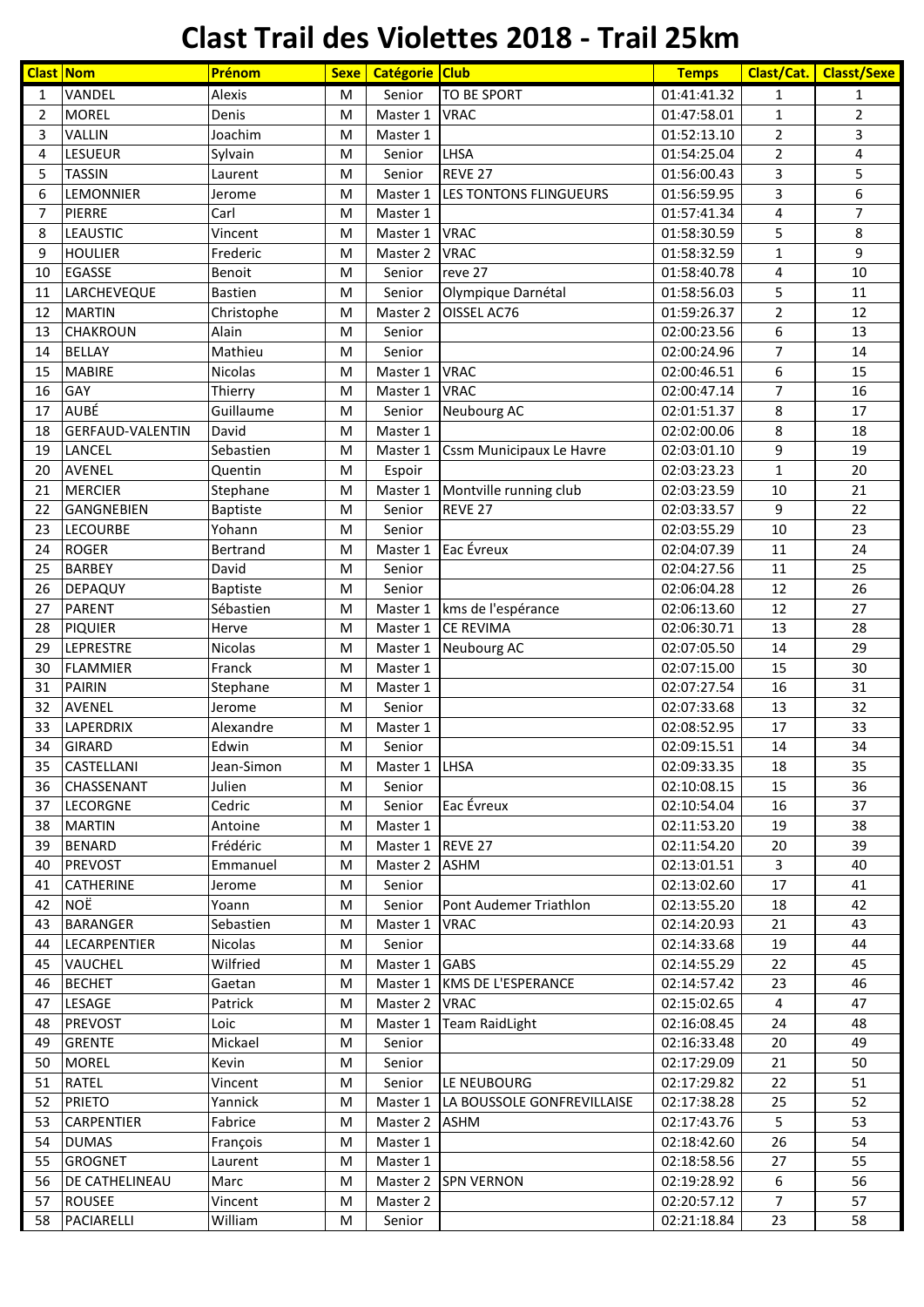## **Clast Trail des Violettes 2018 - Trail 25km**

| <b>Clast Nom</b> |                   | Prénom         | <b>Sexe</b> | Catégorie Club |                            | <b>Temps</b> | Clast/Cat.     | <b>Classt/Sexe</b> |
|------------------|-------------------|----------------|-------------|----------------|----------------------------|--------------|----------------|--------------------|
| 59               | CONDAMINET        | <b>Bruno</b>   | M           | Master 2       |                            | 02:22:06.75  | 8              | 59                 |
| 60               | <b>ZELAYA</b>     | Herman         | M           | Senior         |                            | 02:23:05.73  | 24             | 60                 |
| 61               | <b>VILAIN</b>     | Sebastien      | M           | Senior         |                            | 02:23:20.12  | 25             | 61                 |
| 62               | <b>BAUCHE</b>     | Julien         | M           | Senior         |                            | 02:23:22.01  | 26             | 62                 |
| 63               | <b>DESROLES</b>   | Daniel         | M           | Master 1       | team run'in conches        | 02:23:42.67  | 28             | 63                 |
| 64               | <b>THURETTE</b>   | Francois       | M           | Master 1       |                            | 02:23:47.90  | 29             | 64                 |
| 65               | LEFEBVRE          | Vincent        | M           | Master 1       | <b>ASHM</b>                | 02:23:56.79  | 30             | 65                 |
| 66               | LE COQ            | Christelle     | F           | Master 1       | REVE 27                    | 02:24:00.35  | $\mathbf{1}$   | $\mathbf{1}$       |
| 67               | <b>GABANOU</b>    | Nicolas        | M           | Master 1       |                            | 02:24:02.32  | 31             | 66                 |
| 68               | CAQUINEAU         | Christophe     | M           | Master 2       |                            | 02:24:04.45  | 9              | 67                 |
| 69               | <b>FOURNIER</b>   | Maghaly        | F           | Master 1       | <b>VRAC</b>                | 02:24:40.50  | $\overline{2}$ | $\overline{2}$     |
| 70               | <b>DIAZ</b>       | Georges        | M           | Master 1       |                            | 02:24:54.14  | 32             | 68                 |
| 71               | <b>GANTIER</b>    | Fabrice        | M           | Master 2       | <b>ASHM</b>                | 02:25:00.60  | 10             | 69                 |
| 72               | <b>SAPIN</b>      | Wilfried       | M           | Master 1       |                            | 02:25:10.07  | 33             | 70                 |
| 73               | <b>KAPP</b>       | David          | M           | Senior         |                            | 02:26:15.20  | 27             | 71                 |
| 74               | <b>HAYER</b>      | Patrice        | M           | Master 2       | KMS DE L'ESPERANCE         | 02:26:32.45  | 11             | 72                 |
| 75               | LAUNAY            | Nicolas        | M           | Master 1       | Bipede bernayen            | 02:26:36.92  | 34             | 73                 |
| 76               | <b>CHALOT</b>     | Olivier        | M           | Master 2       |                            | 02:26:40.75  | 12             | 74                 |
| 77               | <b>BESSONNET</b>  | Dominique      | M           | Master 2       |                            | 02:27:09.54  | 13             | 75                 |
| 78               | <b>NOBIS</b>      | Pierre         | M           | Master 1       |                            | 02:27:35.21  | 35             | 76                 |
| 79               | <b>ECHEVIN</b>    | Marc           | M           | Master 2       |                            | 02:28:39.71  | 14             | 77                 |
| 80               | <b>HARDY</b>      | Wilson         | M           | Senior         |                            | 02:29:13.89  | 28             | 78                 |
| 81               | <b>LUCAS</b>      | Christophe     | M           | Master 1       | <b>VRAC</b>                | 02:30:33.42  | 36             | 79                 |
| 82               | <b>JIMONET</b>    | Jean-Baptiste  | M           | Master 1       | <b>VRAC</b>                | 02:30:34.04  | 37             | 80                 |
| 83               |                   |                |             |                |                            |              |                | 81                 |
|                  | DE MELLO          | Laurent        | M           | Master 1       |                            | 02:31:36.20  | 38             |                    |
| 84               | <b>DESEYNE</b>    | Luc            | M           | Master 3       |                            | 02:32:40.64  | $\mathbf{1}$   | 82                 |
| 85               | <b>CARRIERE</b>   | Thierry        | M           | Master 2       | les andelys                | 02:33:18.17  | 15             | 83                 |
| 86               | <b>FONDELOT</b>   | Cédric         | M           | Master 1       | <b>RUN' IN CONCHES</b>     | 02:36:23.89  | 39             | 84                 |
| 87               | <b>DRUENNE</b>    | David          | M           | Senior         | <b>VRAC</b>                | 02:36:45.81  | 29             | 85                 |
| 88               | <b>DE SMET</b>    | Anthony        | M           | Senior         |                            | 02:36:48.64  | 30             | 86                 |
| 89               | LENOBLE           | Guillaume      | M           | Senior         |                            | 02:37:19.92  | 31             | 87                 |
| 90               | <b>VILLEROY</b>   | Xavier         | M           | Master 1       |                            | 02:37:21.39  | 40             | 88                 |
| 91               | <b>RICHARD</b>    | Jean-Francois  | M           | Senior         |                            | 02:37:24.53  | 32             | 89                 |
| 92               | <b>GIBERT</b>     | Antoine        | M           | Master 1 ASHM  |                            | 02:37:26.92  | 41             | 90                 |
| 93               | <b>LESAULNIER</b> | Yves           | M           | Master 2       |                            | 02:38:05.81  | 16             | 91                 |
| 94               | <b>THONNEL</b>    | Franck         | M           | Senior         |                            | 02:38:20.50  | 33             | 92                 |
| 95               | LALANDE           | Alexis         | М           | Senior         |                            | 02:38:23.25  | 34             | 93                 |
| 96               | <b>AUBRY</b>      | Stéphane       | М           | Master 1       |                            | 02:40:48.37  | 42             | 94                 |
| 97               | <b>RICHARD</b>    | Jacques        | M           | Master 3       | <b>ASHM</b>                | 02:41:06.67  | $\overline{2}$ | 95                 |
| 98               | <b>BEAUCLE</b>    | Thierry        | M           | Master 2       |                            | 02:41:33.32  | 17             | 96                 |
| 99               | <b>GUERRIER</b>   | Angelique      | F           | Senior         | <b>ASHM</b>                | 02:41:50.95  | 1              | 3                  |
| 100              | <b>TELLIER</b>    | Laurence       | F           | Master 2       | <b>ASHM</b>                | 02:44:53.42  | 1              | 4                  |
| 101              | <b>JOUEN</b>      | Charles        | М           | Master 2       |                            | 02:46:12.23  | 18             | 97                 |
|                  | 102 BEAUCLE       | Audrey         | F           | Senior         |                            | 02:46:17.23  | 2              | 5                  |
|                  | 103 MELAERTS      | Patricia       | F           | Master 1       | Évreux                     | 02:47:31.10  | 3              | 6                  |
|                  | 104 BELKHEIR      | Ali            | M           | Senior         |                            | 02:47:51.85  | 35             | 98                 |
|                  | 105 LECOQ         | Herve          | M           | Master 2       |                            | 02:49:37.96  | 19             | 99                 |
|                  | 106 HARDY         | Romaric        | M           | Senior         | Run'in conche en ouche     | 02:49:48.87  | 36             | 100                |
| 107              | <b>RICHER</b>     | Gerard         | M           | Master 4       | <b>ASHM</b>                | 02:49:59.92  | $\mathbf{1}$   | 101                |
|                  | 108 LESAUNIER     | Patrick        | М           | Master 2       |                            | 02:51:38.60  | 20             | 102                |
| 109              | <b>GAILLOT</b>    | Frederic       | M           | Master 1       | <b>ASHM</b>                | 02:52:24.62  | 43             | 103                |
|                  | 110 PRIETO        | Valerie        | F           | Master 1       | LA BOUSSOLE GONFREVILLAISE | 02:56:44.35  | 4              | $\overline{7}$     |
| 111              | <b>HERANVAL</b>   | Jerome         | M           | Master 1       |                            | 02:57:07.07  | 44             | 104                |
|                  | 112 VIGNEAU       | Stephane       | M           | Master 1       | REVE 27                    | 02:57:56.79  | 45             | 105                |
|                  | 113 LEROUX        | Claudine       | F           | Master 2       | <b>SPN VERNON</b>          | 03:06:12.35  | 2              | 8                  |
|                  | 114 TORPE         | Claire Aurelie | F           | Senior         |                            | 03:06:15.09  | 3              | 9                  |
|                  | 115 JACQUES       | Marianne       | F           | Master 1       | <b>ASHM</b>                | 03:09:55.96  | 5              | 10                 |
|                  | 116 PREVOST       | Ingrid         | F           | Master 1       |                            | 03:09:56.79  | 6              | 11                 |
|                  |                   |                |             |                |                            |              |                |                    |